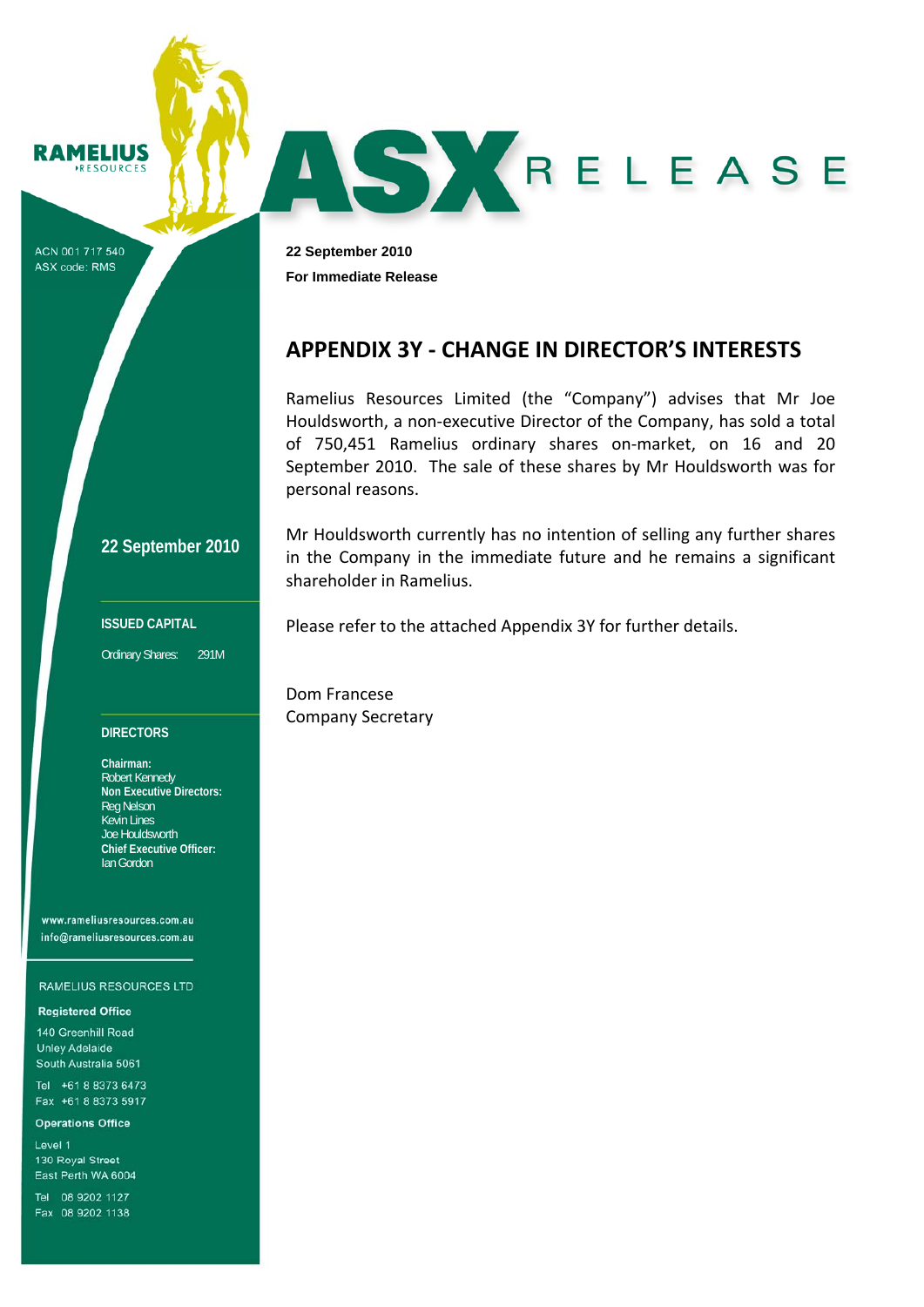# **Appendix 3Y**

*Rule 3.19A.2*

# **Change of Director's Interest Notice**

*Information or documents not available now must be given to ASX as soon as available. Information and documents given to ASX become ASX's property and may be made public.* 

Introduced 30/9/2001.

| Name of entity |                | <b>Ramelius Resources Limited</b> |
|----------------|----------------|-----------------------------------|
| ABN            | 51 001 717 540 |                                   |

We (the entity) give ASX the following information under listing rule 3.19A.2 and as agent for the director for the purposes of section 205G of the Corporations Act.

| <b>Name of Director</b> | Joseph Fred Houldsworth |
|-------------------------|-------------------------|
| Date of last notice     | 09/12/2009              |

#### **Part 1 - Change of director's relevant interests in securities**

In the case of a trust, this includes interests in the trust made available by the responsible entity of the trust

Note: In the case of a company, interests which come within paragraph (i) of the definition of "notifiable interest of a director" should be disclosed in this part.

| Direct or indirect interest                                                                                                                         | Direct                                                                                                                                                       |
|-----------------------------------------------------------------------------------------------------------------------------------------------------|--------------------------------------------------------------------------------------------------------------------------------------------------------------|
| Nature of indirect interest<br>(including registered holder)<br>Note: Provide details of the circumstances giving rise to the relevant<br>interest. | N/A                                                                                                                                                          |
| Date of change                                                                                                                                      | 16 and 20 September 2010                                                                                                                                     |
| No. of securities held prior to change                                                                                                              | $(a)$ 4,080,014 shares direct<br>(b) 44,696 shares indirect via Lone Hand $\&$<br>Associates Pty Ltd (trustee for the<br>Houldsworth & Moffett Family Trust) |
| <b>Class</b>                                                                                                                                        | (a) Ordinary fully paid shares<br>(b) Ordinary fully paid shares                                                                                             |

<sup>+</sup> See chapter 19 for defined terms.